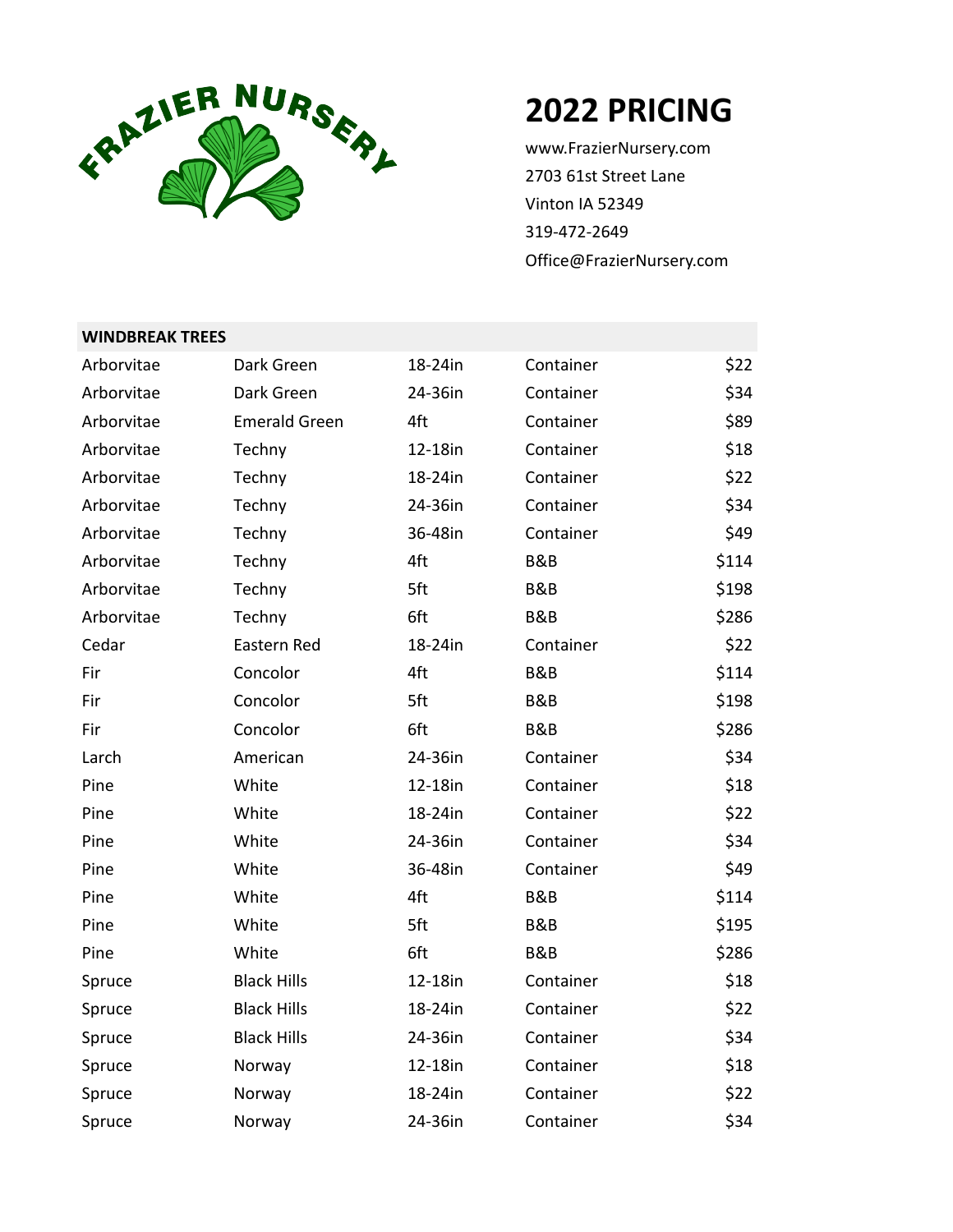| <b>WINDBREAK TREES (cont.)</b>    |                         |          |           |       |  |  |
|-----------------------------------|-------------------------|----------|-----------|-------|--|--|
| Spruce                            | Norway                  | 36-48in  | Container | \$49  |  |  |
| Spruce                            | Norway                  | 4ft      | B&B       | \$114 |  |  |
| Spruce                            | Norway                  | 6ft      | B&B       | \$286 |  |  |
| Spruce                            | Serbian                 | 12-18in  | Container | \$18  |  |  |
| Spruce                            | Serbian                 | 18-24in  | Container | \$22  |  |  |
| Spruce                            | Serbian                 | 24-36in  | Container | \$34  |  |  |
| Spruce                            | White                   | 12-18in  | Container | \$18  |  |  |
| Spruce                            | White                   | 18-24in  | Container | \$22  |  |  |
| Spruce                            | White                   | 24-36in  | Container | \$34  |  |  |
| Spruce                            | White                   | 36-48in  | Container | \$49  |  |  |
| Spruce                            | White                   | 4ft      | B&B       | \$114 |  |  |
| Spruce                            | White                   | 6ft      | B&B       | \$286 |  |  |
| <b>WINDBREAK SHRUBS</b>           |                         |          |           |       |  |  |
| Aronia                            | <b>Black Chokeberry</b> | 12-24in  | Container | \$12  |  |  |
| Cherry                            | Nanking                 | 12-24in  | Container | \$12  |  |  |
| Cranberry                         | Highbush                | 12-24in  | Container | \$12  |  |  |
| Dogwood                           | Redosier                | 12-24in  | Container | \$12  |  |  |
| Hazelnut                          | American                | 12-24in  | Container | \$12  |  |  |
| Lilac                             | Common Purple           | 12-24in  | Container | \$12  |  |  |
| Lilac                             | Villosa                 | 12-24in  | Container | \$12  |  |  |
| Lilac                             | White                   | 12-24in  | Container | \$12  |  |  |
| Ninebark                          | Common                  | 12-24in  | Container | \$12  |  |  |
| Plum                              | American                | 12-24in  | Container | \$12  |  |  |
| <b>SHADE AND ORNAMENTAL TREES</b> |                         |          |           |       |  |  |
| <b>Birch</b>                      | Heritage clump          | #7 gal.  | Container | \$119 |  |  |
| <b>Birch</b>                      | River clump             | #5 gal.  | Container | \$89  |  |  |
| <b>Birch</b>                      | River clump             | #10 gal. | Container | \$169 |  |  |
| <b>Birch</b>                      | Whitespire clump        | #5 gal.  | Container | \$89  |  |  |
| <b>Birch</b>                      | Whitespire clump        | #10 gal. | Container | \$169 |  |  |
| Crabapple                         | Prairifire              | #5 gal.  | Container | \$89  |  |  |
| Crabapple                         | Prairifire              | #10 gal. | Container | \$169 |  |  |
| Crabapple                         | Royal Raindrops         | #10 gal. | Container | \$169 |  |  |
| Crabapple                         | Royal Raindrops         | #15 gal. | Container | \$239 |  |  |
| Crabapple                         | <b>Spring Snow</b>      | #10 gal. | Container | \$169 |  |  |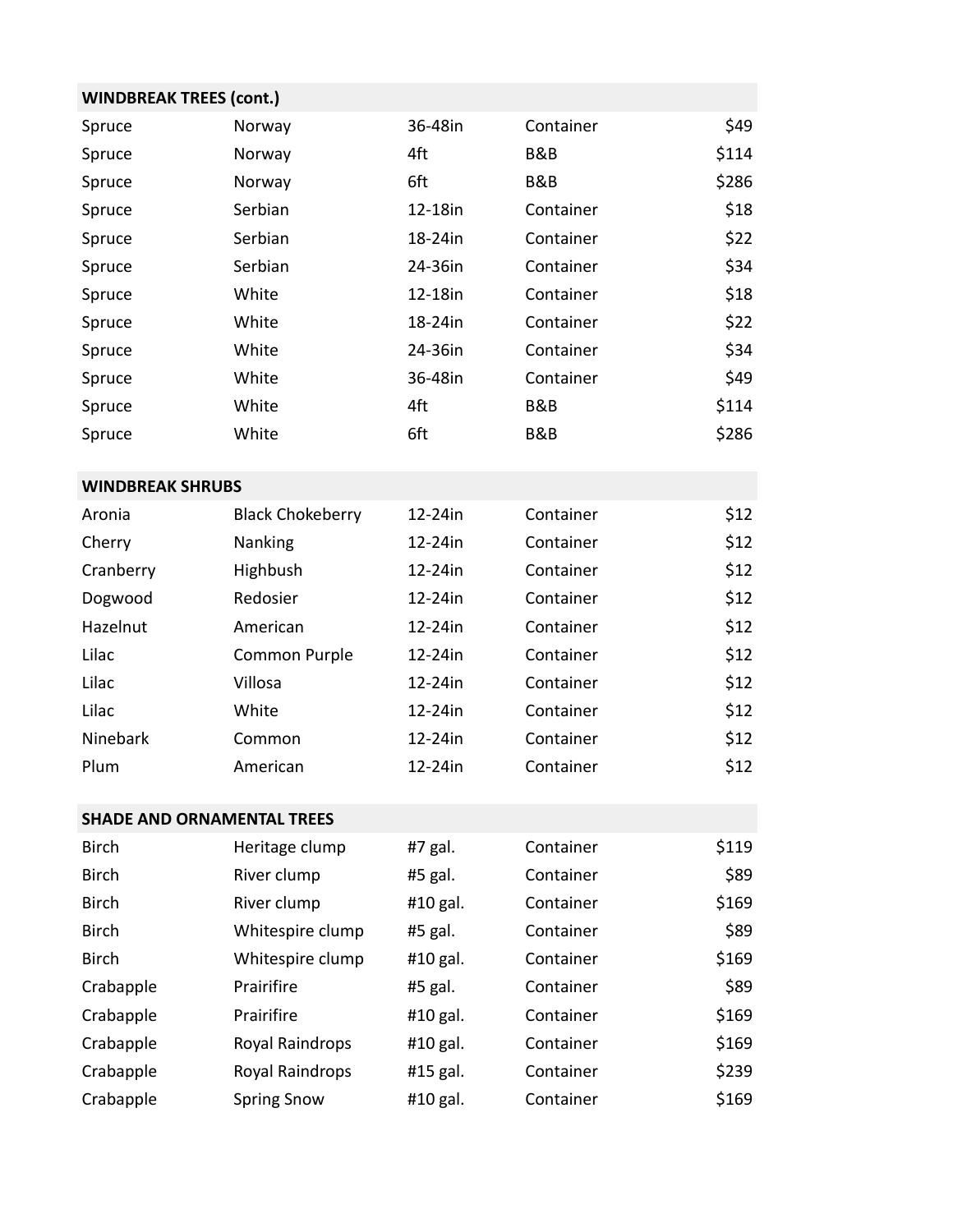## **SHADE AND ORNAMENTAL TREES (cont.)**

| Elm          | Frontier                    | #3 gal.  | Container | \$49  |
|--------------|-----------------------------|----------|-----------|-------|
| Elm          | Frontier                    | #7 gal.  | Container | \$119 |
| Elm          | Princeton                   | #10 gal. | Container | \$169 |
| Ginkgo       | <b>Presidential Gold</b>    | #15 gal. | Container | \$239 |
| Hackberry    | Common                      | #7 gal.  | Container | \$119 |
| Lilac        | <b>Ivory Silk</b>           | #10 gal. | Container | \$169 |
| Honeylocust  | Skyline                     | #10 gal. | Container | \$169 |
| Maple        | Autumn Blaze                | #5 gal.  | Container | \$89  |
| Maple        | Autumn Blaze                | #7 gal.  | Container | \$119 |
| Maple        | Autumn Blaze                | #10 gal. | Container | \$169 |
| Maple        | <b>Crimson King</b>         | #10 gal. | Container | \$169 |
| Maple        | <b>Red Sunset</b>           | #10 gal. | Container | \$169 |
| Maple        | Redpointe                   | #10 gal. | Container | \$169 |
| Oak          | Bur                         | #15 gal. | Container | \$239 |
| Oak          | Red                         | #5 gal.  | Container | \$89  |
| Oak          | Red                         | #7 gal.  | Container | \$119 |
| Oak          | Red                         | #10 gal. | Container | \$169 |
| Oak          | Red                         | #15 gal. | Container | \$239 |
| Oak          | Scarlet                     | #7 gal.  | Container | \$119 |
| Oak          | Scarlet                     | #10 gal. | Container | \$169 |
| Oak          | Swamp White                 | #5 gal.  | Container | \$89  |
| Pear         | Chanticleer                 | #5 gal.  | Container | \$89  |
| Pear         | Chanticleer                 | #10 gal. | Container | \$169 |
| Planetree    | Exclamation                 | #10 gal. | Container | \$169 |
| Planetree    | London Bloodgood            | #15 gal. | Container | \$239 |
| Redbud       | Eastern                     | #5 gal.  | Container | \$89  |
| Redbud       | Eastern                     | #7 gal.  | Container | \$119 |
| Serviceberry | <b>Autumn Brilliance MS</b> | #5 gal.  | Container | \$89  |
| Serviceberry | Autumn Brilliance           | #7 gal.  | Container | \$119 |
| Sycamore     | American                    | #10 gal. | Container | \$169 |
| Willow       | <b>Wisconsin Weeping</b>    | #5 gal.  | Container | \$89  |
| Willow       | Niobe                       | #5 gal.  | Container | \$89  |